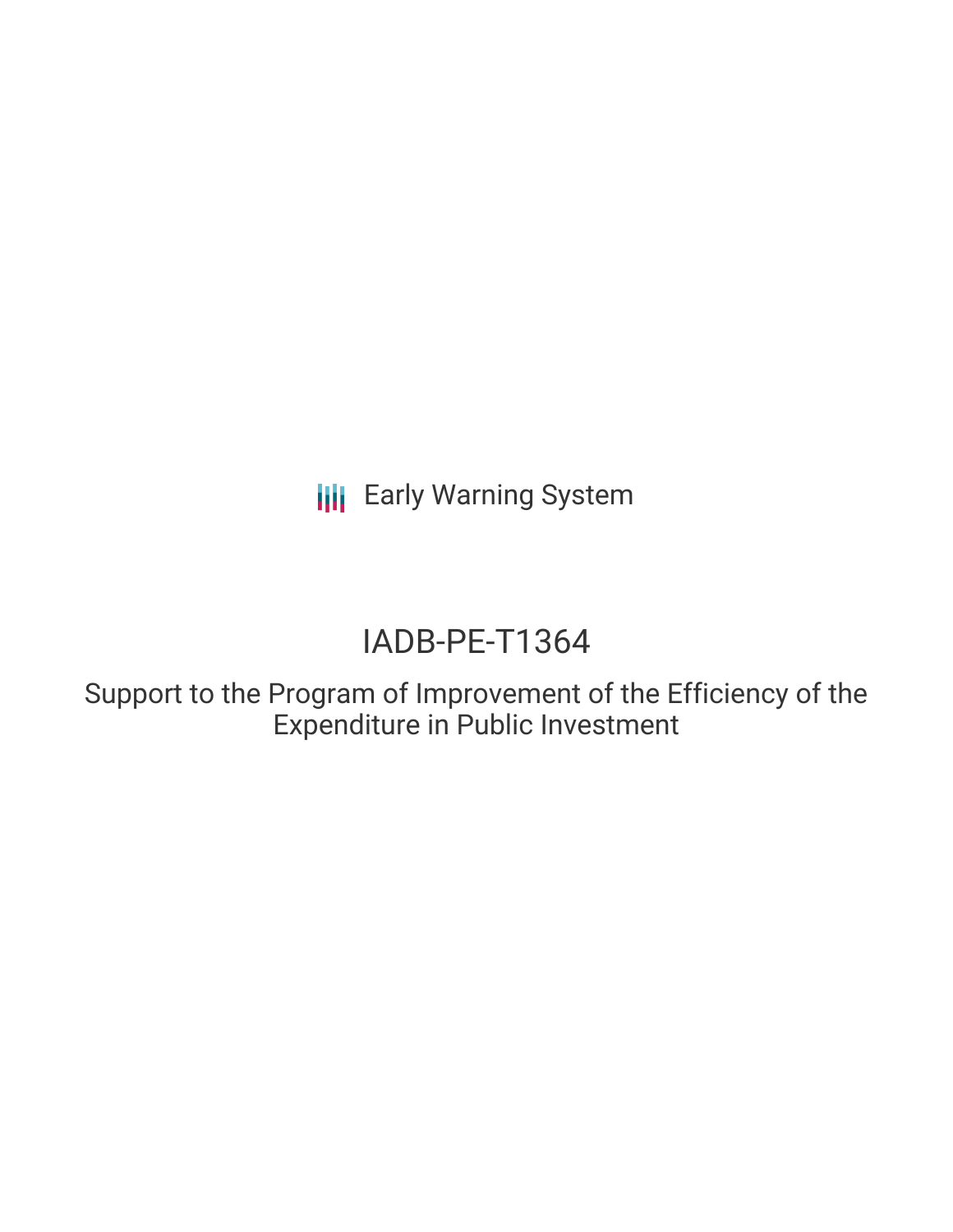

## **Quick Facts**

| <b>Countries</b>               | Peru                                   |
|--------------------------------|----------------------------------------|
| <b>Financial Institutions</b>  | Inter-American Development Bank (IADB) |
| <b>Status</b>                  | Active                                 |
| <b>Bank Risk Rating</b>        | C                                      |
| <b>Voting Date</b>             | 2017-07-20                             |
| <b>Borrower</b>                | Government of Peru                     |
| <b>Sectors</b>                 | <b>Technical Cooperation</b>           |
| <b>Investment Type(s)</b>      | Grant                                  |
| <b>Investment Amount (USD)</b> | $$0.30$ million                        |
| <b>Project Cost (USD)</b>      | $$0.30$ million                        |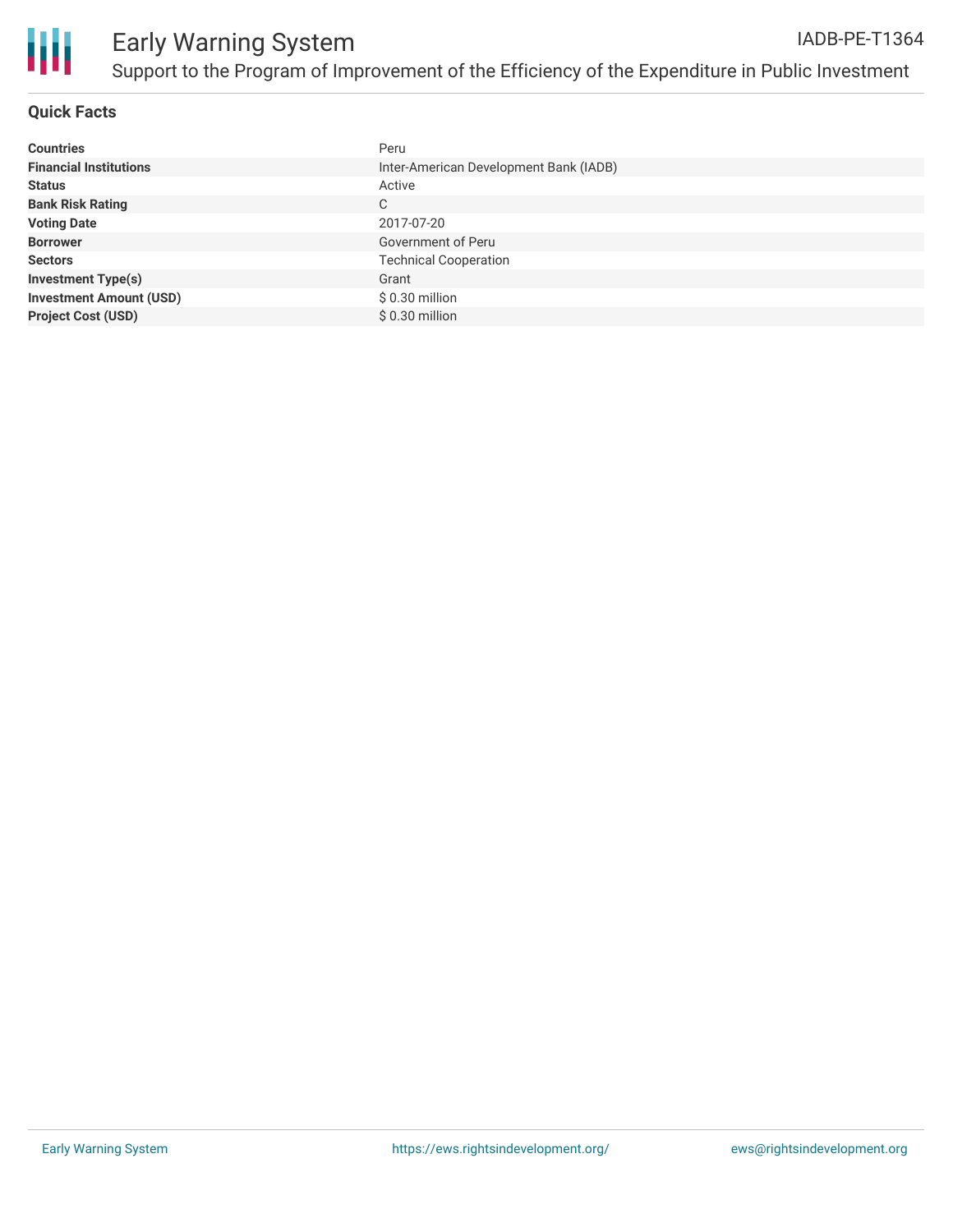

# **Project Description**

The objectives of this technical cooperation are to contribute to the improvement of the state's institutional capacity to manage public investment and to support the preparation and subsequent implementation of the Program for Improving the Efficiency of Public Investment Spending.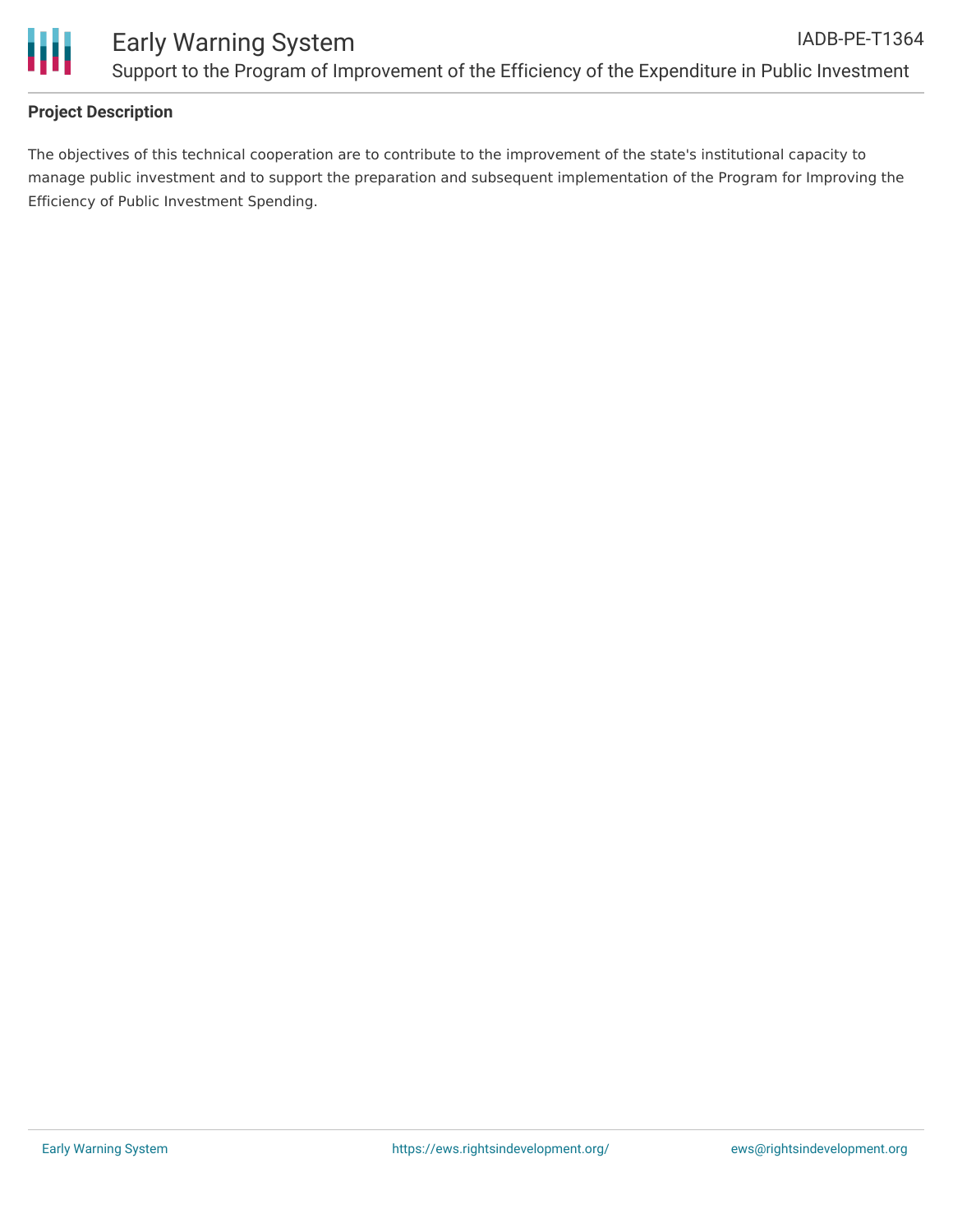

#### **Investment Description**

• Inter-American Development Bank (IADB)